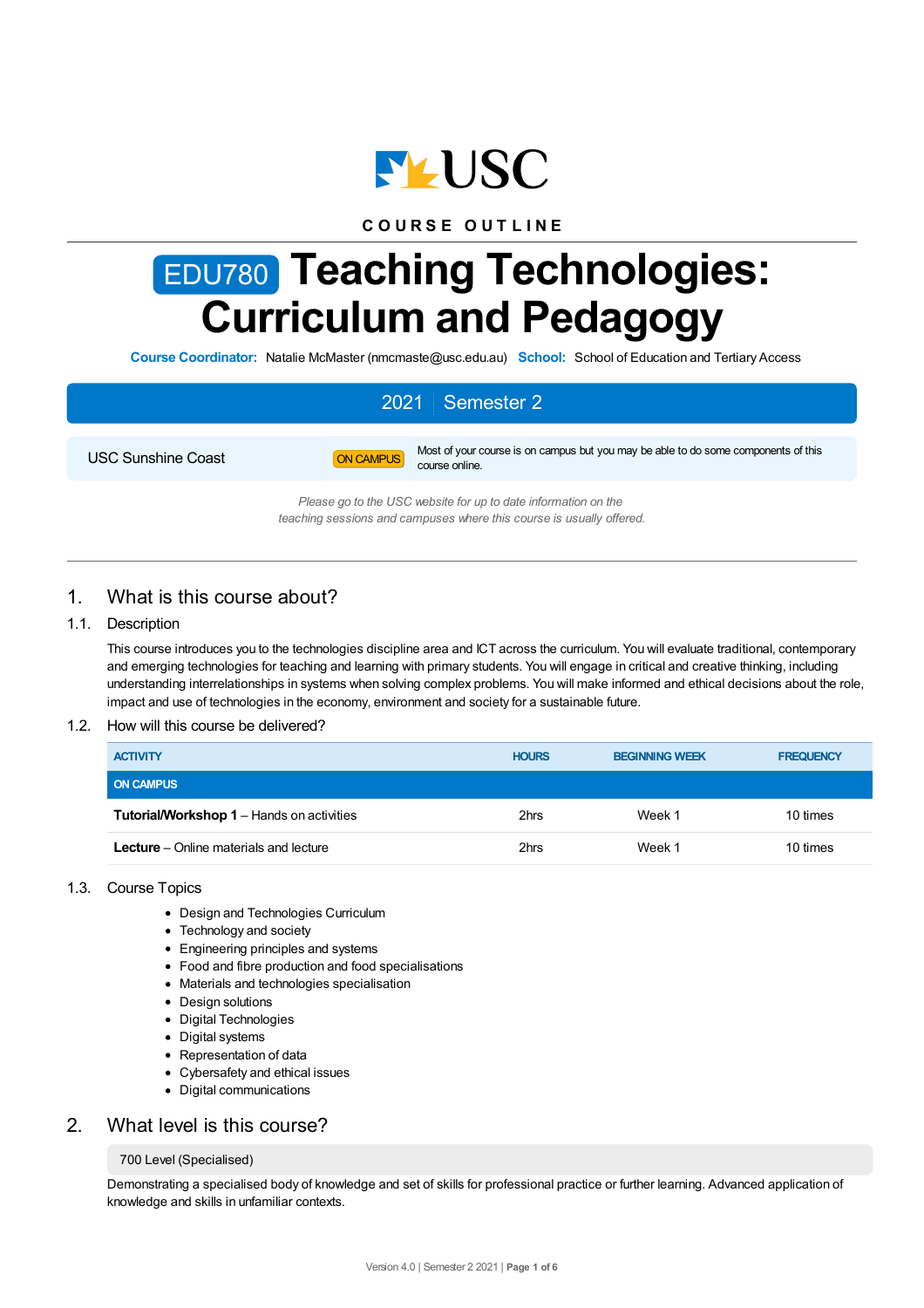# 3. What is the unit value of this course?

6 units

# 4. How does this course contribute to my learning?

| <b>COURSE LEARNING OUTCOMES</b>                                   |                                                                                                                                                                                                                                                                                                                                                                                           | <b>GRADUATE QUALITIES MAPPING</b>                                      | PROFESSIONAL STANDARD MAPPING                                                                                                                                                                                                                                                                                                                                                                                                                                                                                                                                                                                                                                                                                                                                                      |  |
|-------------------------------------------------------------------|-------------------------------------------------------------------------------------------------------------------------------------------------------------------------------------------------------------------------------------------------------------------------------------------------------------------------------------------------------------------------------------------|------------------------------------------------------------------------|------------------------------------------------------------------------------------------------------------------------------------------------------------------------------------------------------------------------------------------------------------------------------------------------------------------------------------------------------------------------------------------------------------------------------------------------------------------------------------------------------------------------------------------------------------------------------------------------------------------------------------------------------------------------------------------------------------------------------------------------------------------------------------|--|
| On successful completion of this course, you<br>should be able to |                                                                                                                                                                                                                                                                                                                                                                                           | Completing these tasks successfully will<br>contribute to you becoming | Australian Institute for Teaching and School<br>Leadership                                                                                                                                                                                                                                                                                                                                                                                                                                                                                                                                                                                                                                                                                                                         |  |
| 0                                                                 | Demonstrate implementation of effective<br>learning within Design and Technologies<br>and Digital Technologies for primary<br>schools by critically evaluating learning<br>theories, teaching frameworks,<br>Australian Curriculum content, pedagogy<br>and resources in a cross-curriculum<br>capacity. Analyse and reflect on ethical<br>and personal teaching knowledge and<br>skills. | Knowledgeable<br>Ethical                                               | 1.1 - Physical, social and intellectual<br>development and characteristics of<br>students<br>1.2 - Understand how students learn<br>3.6 - Evaluate and improve teaching<br>programs<br>4.5 - Use ICT safely, responsibly and<br>ethically<br>6.1 - Identify and plan professional<br>learning needs<br>6.2 - Engage in professional learning and<br>improve practice<br>6.3 - Engage with colleagues and improve<br>practice<br>6.4 - Apply professional learning and<br>improve student learning<br>7.4 - Engage with professional teaching<br>networks and broader communities                                                                                                                                                                                                   |  |
| 2                                                                 | Implement teaching strategies and<br>learning activities in the Technologies<br>and ICT discipline areas for early<br>childhood and primary school students<br>that incorporates literacy, numeracy,<br>legislative, administrative and ethical<br>considerations.                                                                                                                        | Knowledgeable<br>Creative and critical thinker                         | 2.1 - Content and teaching strategies of<br>the teaching area<br>2.2 - Content selection and organisation<br>2.3 - Curriculum, assessment and<br>reporting<br>2.4 - Understand and respect Aboriginal<br>and Torres Strait Islander people to<br>promote reconciliation between<br>Indigenous and non-Indigenous<br>Australians<br>2.5 - Literacy and numeracy strategies<br>2.6 - Information and Communication<br>Technology (ICT)<br>3.1 - Establish challenging learning goals<br>3.2 - Plan, structure and sequence<br>learning programs<br>3.3 - Use teaching strategies<br>3.4 - Select and use resources<br>3.5 - Use effective classroom<br>communication<br>3.6 - Evaluate and improve teaching<br>programs<br>3.7 - Engage parents / carers in the<br>educative process |  |

# 5. Am Ieligible to enrol in this course?

Refer to the USC [Glossary](https://www.usc.edu.au/about/policies-and-procedures/glossary-of-terms-for-policy-and-procedures) of terms for definitions of "pre-requisites, co-requisites and anti-requisites".

# 5.1. Pre-requisites

Enrolled in Program ED707

5.2. Co-requisites

Not applicable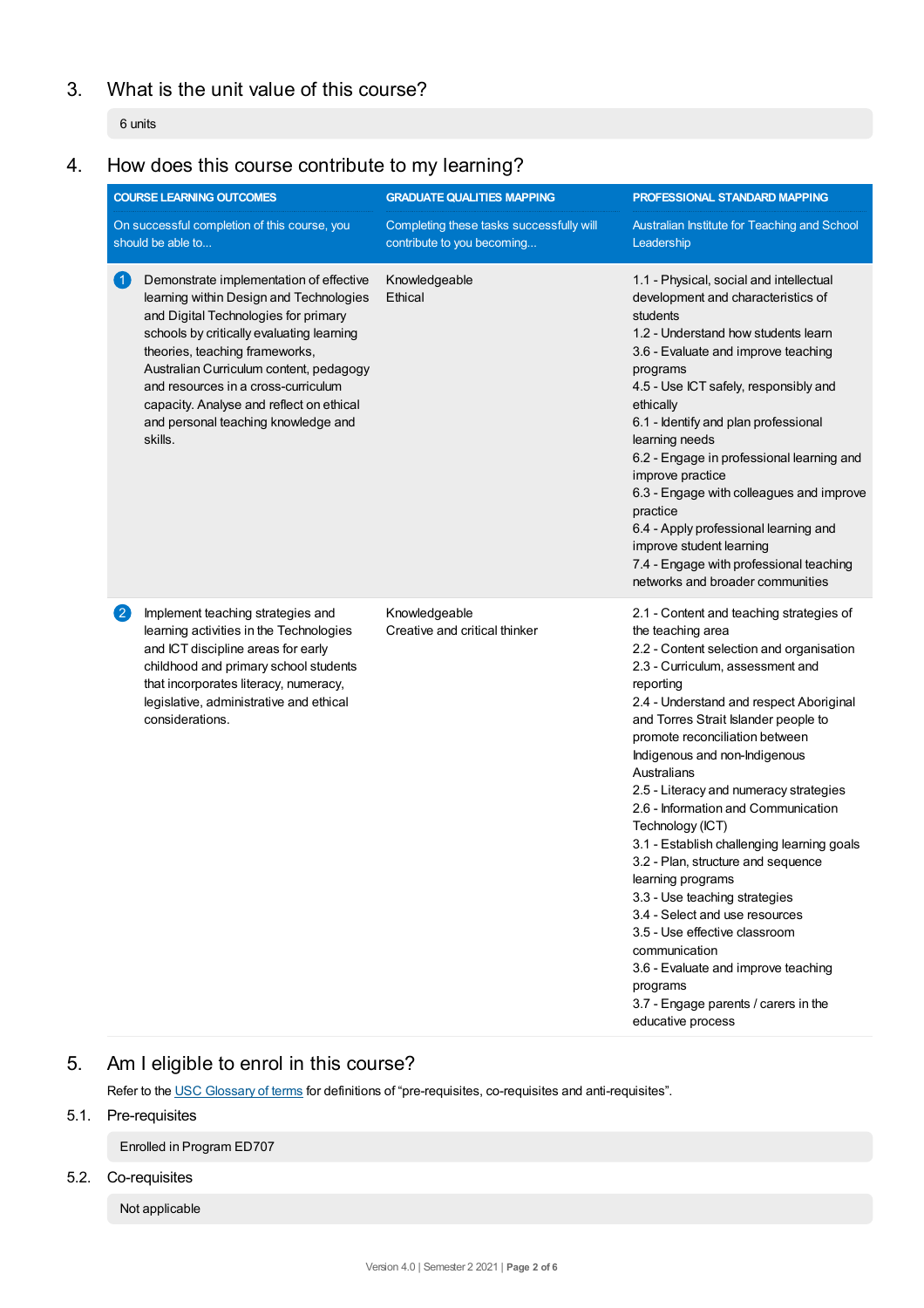#### 5.3. Anti-requisites

Not applicable

#### 5.4. Specific assumed prior knowledge and skills (where applicable)

Not applicable

# 6. How am Igoing to be assessed?

#### 6.1. Grading Scale

Standard Grading (GRD)

High Distinction (HD), Distinction (DN), Credit (CR), Pass (PS), Fail (FL).

#### 6.2. Details of early feedback on progress

Students will be provided academic progress feedback during the first third of the teaching semester. This feedback will be provided during the tutorials through group and individual discussion activities up to the delivery of the first assessment task. The tasks in the course will be completed with a focus on your chosen specialisation and other integrated components as required by the Course Coordinator.

#### 6.3. Assessment tasks

| <b>DELIVERY</b><br><b>MODE</b> | <b>TASK</b><br>NO. | <b>ASSESSMENT</b><br><b>PRODUCT</b>                     | <b>INDIVIDUAL</b><br><b>OR GROUP</b> | <b>WEIGHTING</b><br>$\frac{9}{6}$ | <b>WHAT IS THE</b><br><b>DURATION/</b><br>LENGTH?                                                                                      | <b>WHEN SHOULD I</b><br>SUBMIT? | <b>WHERE SHOULD I</b><br><b>SUBMIT IT?</b>               |
|--------------------------------|--------------------|---------------------------------------------------------|--------------------------------------|-----------------------------------|----------------------------------------------------------------------------------------------------------------------------------------|---------------------------------|----------------------------------------------------------|
| All                            | 1                  | Quiz/zes                                                | Individual                           | 45%                               | 3 x online<br>quizzes on<br>Friday in<br>weeks 4, 8<br>and $10$                                                                        | Refer to Format                 | Online Test (Quiz)                                       |
| All                            | $\overline{2}$     | Artefact -<br>Professional, and<br><b>Written Piece</b> | Group                                | 55%                               | 4-6 hour<br>sequence of<br>lessons<br>written on<br>approved unit<br>or lesson plan<br>template.<br>Written<br>rationale<br>2000 words | Week 11                         | Online Assignment<br>Submission with<br>plagiarism check |

#### **All - Assessment Task 1:** Online Quizzes

| <b>GOAL:</b>    | To critically evaluate learning theories, best practice frameworks, knowledge of the Australian curriculum: Technologies<br>content, pedagogy and resources. The goal of this task is to reflect on the online content and recommended readings<br>presented in the course materials on Blackboard and tutorials for Weeks 1 - 10.                                                                                                                                                                                                 |
|-----------------|------------------------------------------------------------------------------------------------------------------------------------------------------------------------------------------------------------------------------------------------------------------------------------------------------------------------------------------------------------------------------------------------------------------------------------------------------------------------------------------------------------------------------------|
| <b>PRODUCT:</b> | Quiz/zes                                                                                                                                                                                                                                                                                                                                                                                                                                                                                                                           |
| <b>FORMAT:</b>  | In the online quizzes you will critically evaluate learning theories, teaching frameworks, Australian Curriculum content,<br>pedagogy and resources which employ best practice technology use in a cross-curriculum capacity, while reflecting on<br>ethical and personal teaching knowledge and skills. You are required to answer quiz questions on the online content and<br>recommended readings presented in the course materials on Blackboard and tutorials for Weeks 1 – 10.<br>Online guizzes on Friday weeks 4, 8 and 10 |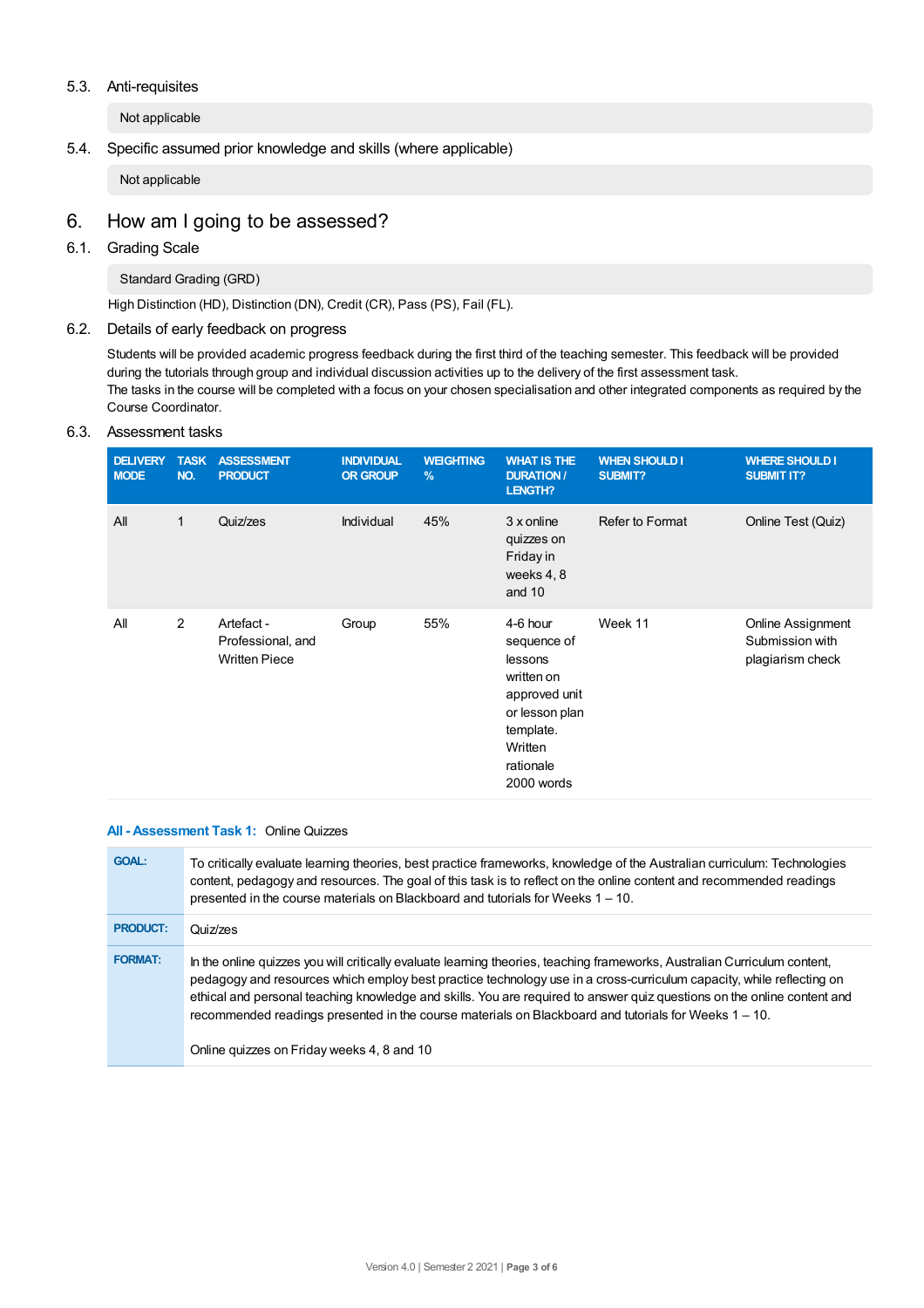| <b>CRITERIA:</b> | No. |                                                                                                                                                                  | <b>Learning Outcome</b><br>assessed |
|------------------|-----|------------------------------------------------------------------------------------------------------------------------------------------------------------------|-------------------------------------|
|                  |     | Applied knowledge of the concepts, substance and structure of the Australian Curriculum:<br>Technologies.                                                        | 〔1                                  |
|                  | 2   | Analysis of the essential curriculum links within and between the Australian Curriculum:<br>Technologies.                                                        |                                     |
|                  | 3   | Critically analyse and interpret cyber safety/cyber ethics in relation to teaching and learning (2)                                                              |                                     |
|                  | 4   | Apply the SAMR model to justify use of technology in teaching and learning                                                                                       |                                     |
|                  | 5   | Reflect on personal knowledge of teaching strategies, curriculum and use of appropriate<br>resources to case studies related to teaching Technologies curriculum | $\mathbf{2}$                        |
|                  |     |                                                                                                                                                                  |                                     |

**All - Assessment Task 2:** Teaching and Learning Sequence of Lessons with Rationale\*

| <b>GOAL:</b>     | The goal of this task is to demonstrate knowledge of the Australian Curriculum: Design and Technologies subject, and<br>technological, pedagogical and content knowledge, through creation of a Design Challenge sequence of lessons for<br>primary school students, based on the Design Process                                                                                                                                                                                                                                                                                                                                                                                                                                                                                                                                                                                                                                                                                                                                                                                                                                                                                                                                     |                                                                                                                                                                                                             |                                     |  |  |  |
|------------------|--------------------------------------------------------------------------------------------------------------------------------------------------------------------------------------------------------------------------------------------------------------------------------------------------------------------------------------------------------------------------------------------------------------------------------------------------------------------------------------------------------------------------------------------------------------------------------------------------------------------------------------------------------------------------------------------------------------------------------------------------------------------------------------------------------------------------------------------------------------------------------------------------------------------------------------------------------------------------------------------------------------------------------------------------------------------------------------------------------------------------------------------------------------------------------------------------------------------------------------|-------------------------------------------------------------------------------------------------------------------------------------------------------------------------------------------------------------|-------------------------------------|--|--|--|
| <b>PRODUCT:</b>  | Artefact - Professional, and Written Piece                                                                                                                                                                                                                                                                                                                                                                                                                                                                                                                                                                                                                                                                                                                                                                                                                                                                                                                                                                                                                                                                                                                                                                                           |                                                                                                                                                                                                             |                                     |  |  |  |
| <b>FORMAT:</b>   | Your group will be assigned a technologies topic and context for the design challenge.                                                                                                                                                                                                                                                                                                                                                                                                                                                                                                                                                                                                                                                                                                                                                                                                                                                                                                                                                                                                                                                                                                                                               |                                                                                                                                                                                                             |                                     |  |  |  |
|                  | You and your partner are to design and develop a written 4-6 day (4-6 hour) sequence of lessons, appropriate to a primary<br>school-year level of your choice from Prep to Year 6. The teaching sequence is to derive from the Design and<br>Technologies subject of the Australian Curriculum: Technologies and integrate with other curriculum areas, including ICT<br>as a general capability. The sequence of lessons will use a problem-based learning approach whereby, the primary<br>school-aged students collaboratively apply design and systems thinking and design processes to investigate ideas,<br>generate and refine ideas, plan, produce and evaluate designed solutions for an identified authentic need. Consideration<br>should be given to appropriateness and authenticity to the age group, collaboration between the students, lesson<br>sequence and appropriate alignment between the curriculum outcomes, lesson's objective(s) and the assessment(s).<br>Consideration should also be given to curriculum alignment, cross curriculum priorities and any general capabilities that<br>are met with the design challenge activity, including literacy and numeracy in your specialisation learning area. |                                                                                                                                                                                                             |                                     |  |  |  |
| <b>CRITERIA:</b> | No.                                                                                                                                                                                                                                                                                                                                                                                                                                                                                                                                                                                                                                                                                                                                                                                                                                                                                                                                                                                                                                                                                                                                                                                                                                  |                                                                                                                                                                                                             | <b>Learning Outcome</b><br>assessed |  |  |  |
|                  | $\mathbf 1$                                                                                                                                                                                                                                                                                                                                                                                                                                                                                                                                                                                                                                                                                                                                                                                                                                                                                                                                                                                                                                                                                                                                                                                                                          | Applied knowledge and understanding of the Technologies curriculum including alignment<br>of lesson objectives and assessment.                                                                              | $\Box$                              |  |  |  |
|                  | $\overline{2}$                                                                                                                                                                                                                                                                                                                                                                                                                                                                                                                                                                                                                                                                                                                                                                                                                                                                                                                                                                                                                                                                                                                                                                                                                       | Sequenced innovative Design Challenge, underpinned by the SAMR model, for students in<br>primary school to engage in problem-based learning.                                                                | 2                                   |  |  |  |
|                  | 3                                                                                                                                                                                                                                                                                                                                                                                                                                                                                                                                                                                                                                                                                                                                                                                                                                                                                                                                                                                                                                                                                                                                                                                                                                    | Demonstration of age-appropriate pedagogy.                                                                                                                                                                  | 2                                   |  |  |  |
|                  | 4                                                                                                                                                                                                                                                                                                                                                                                                                                                                                                                                                                                                                                                                                                                                                                                                                                                                                                                                                                                                                                                                                                                                                                                                                                    | Demonstrate written communication skills and academic literacies including English<br>expression grammar, spelling, punctuation, APA referencing conventions. Group<br>collaboration and individual effort. | $\blacksquare$                      |  |  |  |

# 7. Directed study hours

A 12-unit course will have total of 150 learning hours which will include directed study hours (including online if required), self-directed learning and completion of assessable tasks. Directed study hours may vary by location. Student workload is calculated at 12.5 learning hours per one unit.

# 8. What resources do I need to undertake this course?

Please note: Course information, including specific information of recommended readings, learning activities, resources, weekly readings, etc. are available on the course Blackboard site– Please log in as soon as possible.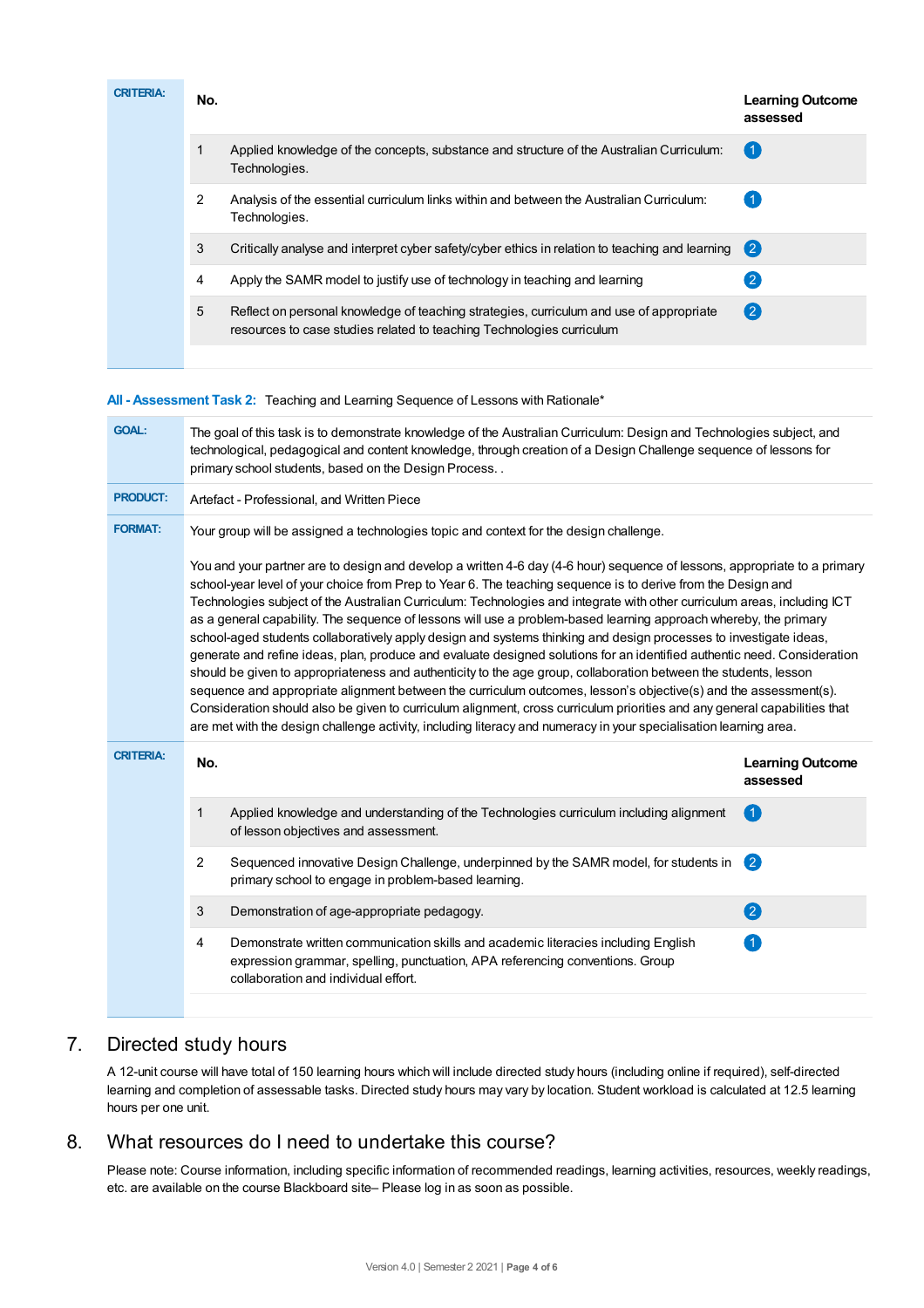#### 8.1. Prescribed text(s) or course reader

Please note that you need to have regular access to the resource(s) listed below. Resources may be required or recommended.

| <b>REQUIRED?</b> | <b>AUTHOR</b> | YEAR | <b>TITLE</b>                                                                       | <b>PUBLISHER</b>               |
|------------------|---------------|------|------------------------------------------------------------------------------------|--------------------------------|
| Reguired         | & Jobling, W. |      | Albion, P., Campbell, C., 2018 Technologies Education for the Primary Years        | Cengage                        |
| Reguired         | McMaster. N   | 2019 | Teaching Health and Physical Education in Early childhood<br>and the primary years | <b>Oxford University Press</b> |

#### 8.2. Specific requirements

It is the students' responsibility to attend classes and keep up with the course readings and other preparatory activities. Any equipment required for the tutorial presentation is up to the student to source.

### 9. How are risks managed in this course?

Health and safety risks for this course have been assessed as low. It is your responsibility to review course material, search online, discuss with lecturers and peers and understand the health and safety risks associated with your specific course of study and to familiarise yourself with the University's general health and safety principles by reviewing the online [induction](https://online.usc.edu.au/webapps/blackboard/content/listContentEditable.jsp?content_id=_632657_1&course_id=_14432_1) training for students, and following the instructions of the University staff.

## 10. What administrative information is relevant to this course?

#### 10.1. Assessment: Academic Integrity

Academic integrity is the ethical standard of university participation. It ensures that students graduate as a result of proving they are competent in their discipline. This is integral in maintaining the value of academic qualifications. Each industry has expectations and standards of the skills and knowledge within that discipline and these are reflected in assessment.

Academic integrity means that you do not engage in any activity that is considered to be academic fraud; including plagiarism, collusion or outsourcing any part of any assessment item to any other person. You are expected to be honest and ethical by completing all work yourself and indicating in your work which ideas and information were developed by you and which were taken from others. You cannot provide your assessment work to others.You are also expected to provide evidence of wide and critical reading, usually by using appropriate academic references.

In order to minimise incidents of academic fraud, this course may require that some of its assessment tasks, when submitted to Blackboard, are electronically checked through SafeAssign. This software allows for text comparisons to be made between your submitted assessment item and all other work that SafeAssign has access to.

#### 10.2. Assessment: Additional Requirements

Eligibility for Supplementary Assessment

Your eligibility for supplementary assessment in a course is dependent of the following conditions applying:

The final mark is in the percentage range 47% to 49.4% The course is graded using the Standard Grading scale You have not failed an assessment task in the course due to academic misconduct

#### 10.3. Assessment: Submission penalties

Late submission of assessment tasks may be penalised at the following maximum rate:

- 5% (of the assessment task's identified value) per day for the first two days from the date identified as the due date for the assessment task.

- 10% (of the assessment task's identified value) for the third day - 20% (of the assessment task's identified value) for the fourth day and subsequent days up to and including seven days from the date identified as the due date for the assessment task.

- A result of zero is awarded for an assessment task submitted after seven days from the date identified as the due date for the assessment task. Weekdays and weekends are included in the calculation of days late. To request an extension you must contact your course coordinator to negotiate an outcome.

#### 10.4. Study help

For help with course-specific advice, for example what information to include in your assessment, you should first contact your tutor, then your course coordinator, if needed.

If you require additional assistance, the Learning Advisers are trained professionals who are ready to help you develop a wide range of academic skills. Visit the Learning [Advisers](https://www.usc.edu.au/current-students/student-support/academic-and-study-support/learning-advisers) web page for more information, or contact Student Central for further assistance: +61 7 5430 2890 or [studentcentral@usc.edu.au](mailto:studentcentral@usc.edu.au).